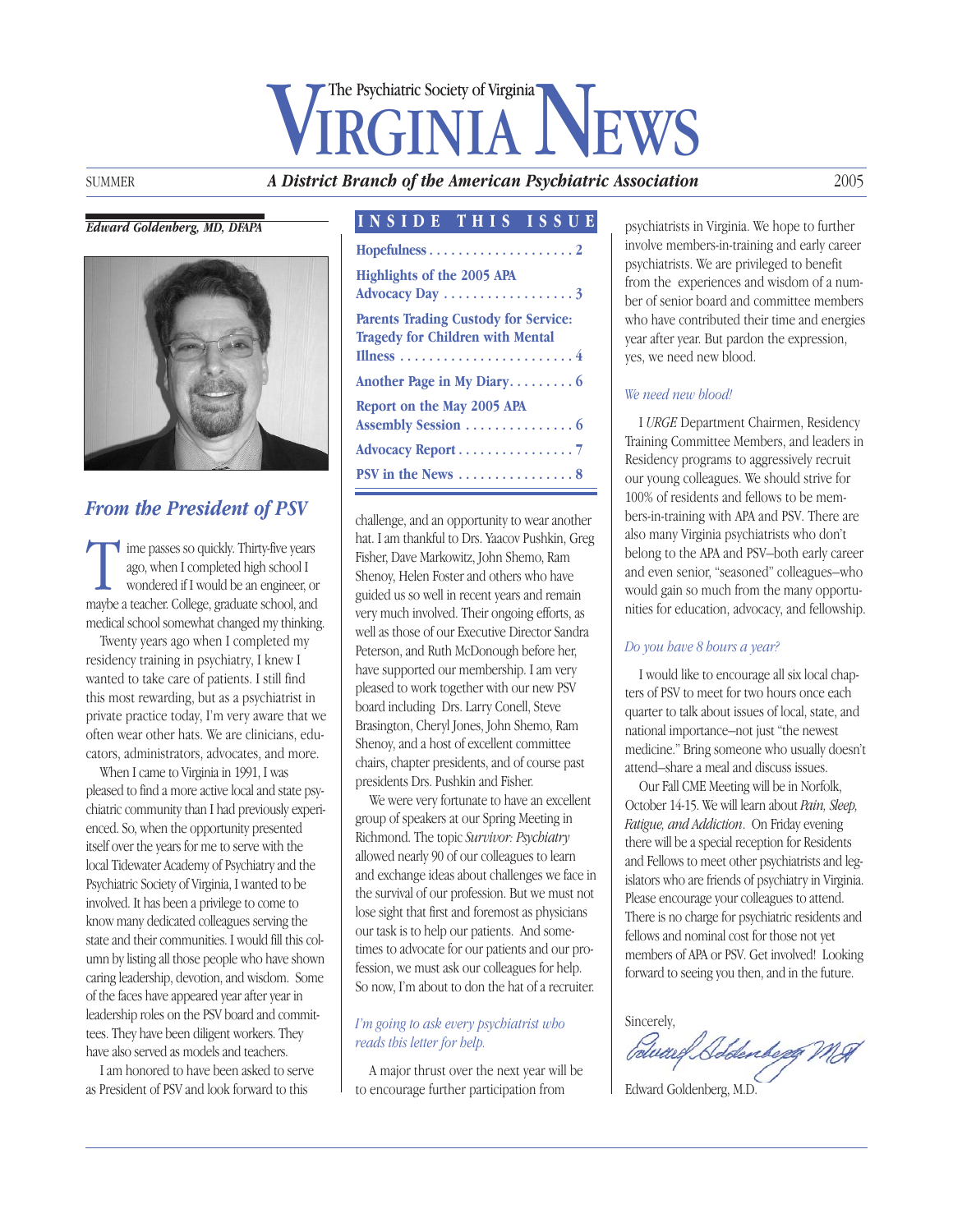# *James Krag, MD, FAPA* **Hopefulness**

*The following is an essay written by Jim Reinhard, M.D. who has "retired" from his position as editor of the PSV Newsletter. He wrote this for staff in the DMHMRSAS and I received it as an email forward. As the new editor, with his permission, I decided to include it both as a tribute to Dr. Reinhard and also because I believe the message is timely.* 

This week I joined about twenty thousand psychiatrists in Atlanta for the annual meeting of the American Psychiatric Association. There were hundreds his week I joined about twenty thousand psychiatrists in Atlanta for the annual meeting of the American of seminars and workshops to choose from on topics ranging from neurotransmitters to the impact of world terrorism.

Amidst all this wisdom and information being shared by national experts I was most impressed by a speaker who was not a scientist, psychiatrist or clinician. This person had done no research and had little formal knowledge about the field of psychiatry—yet she clearly drew the largest attendance of any presentation at the conference.

Monday evening I sat spellbound along with several hundred other psychiatrists and clinicians as we listened to the author of the best selling book *I am the Central Park Jogger*.

### **VIRGINIA NEWS**

*President* Edward Goldenberg, M.D., DFAPA

> *Editor* James Krag, M.D., FAPA

*Executive Director* Sandra Peterson

### *Executive Office* PO Box 71656

Richmond, VA 23255-1656 (804) 754-1200 Fax (804) 754-2321 e-mail: spetersonpsv@comcast.net www.psva.org

*We welcome letters to the editor and editorial contributions.*

Perhaps you have seen Trisha Meili interviewed on Larry King Live or other morning news programs. Ms. Meili kept her identity private for 14 years after the trauma that occurred the evening she went jogging in New York's Central Park. She was attacked, raped, had her skull beaten in, and left to die. She lost nearly 85% of her blood volume and was comatose when she was found and taken to a New York City Hospital where she miraculously survived. She awoke from the coma after 6 weeks and was not expected to be able to do much in the way of speaking, think-Figure to use much in the way of speaking, the state of the prognosis, Trisha Mei In spite of the prognosis, Trisha Meili

*Trisha Meili has a powerful story of recovery, determination, and the strength of the human spirit in the face of unimaginable odds.*   $m$  *in we face of*<br>maginable odds.

began the slow and painful process of recovery. She recounted the months and months of rehabilitation that required her to literally learn how to speak and use her muscles as if she were learning it for the first time. It was grueling work where small steps were mixed with frustrating setbacks.

During her speech, Trisha reached underneath the podium and pulled out a medal attached to a ribbon. She said that shortly after regaining consciousness, among the myriad of cards and letters of encouragement, there was a letter from a man who said he was so moved by her story that he had decided to run the New York City Marathon in her honor. A few days after the race the medal that the man had received for completing the race arrived in the mail. He wanted her to have it to honor her and inspire her on her road to recovery.



So picture this. Here is a woman who has accomplished amazing things: She has written a best selling book, she has been able to quit her job as an investment banker and now is a highly sought after motivational speaker. She is in a satisfying relationship. She has nearly full use of her mind and body that was believed to be nearly impossible by some of her physicians. And, several years ago, she herself trained for and completed the New York City Marathon in about 4 hours and 30 minutes, running past the place where she nearly lost her life!

And yet, did she show us her own NYC Marathon medal? No. The show and tell that she held up in front of a packed auditorium with loving pride was a medal originally belonging to someone else... someone who had given her the message of hope... given at just the right moment on her road to recovery from her devastating injuries.

Trisha Meili has a powerful story of recovery, determination, and the strength of the human spirit in the face of unimaginable odds. Her story reminded me, again, of how critical it is that we provide a message of hope to the people that we serve. We may be the one person sending the medal. We may be the one person sending the message that no one else has sent. It may be the one message that keeps them alive. It may be the thing that helps them to do what no one thought possible. It may be the thing that they will always cherish, always remember, and always show the world with pride."

One of the leadership staff at the CSB where I work, who is at times mired in

*Continued on page 9*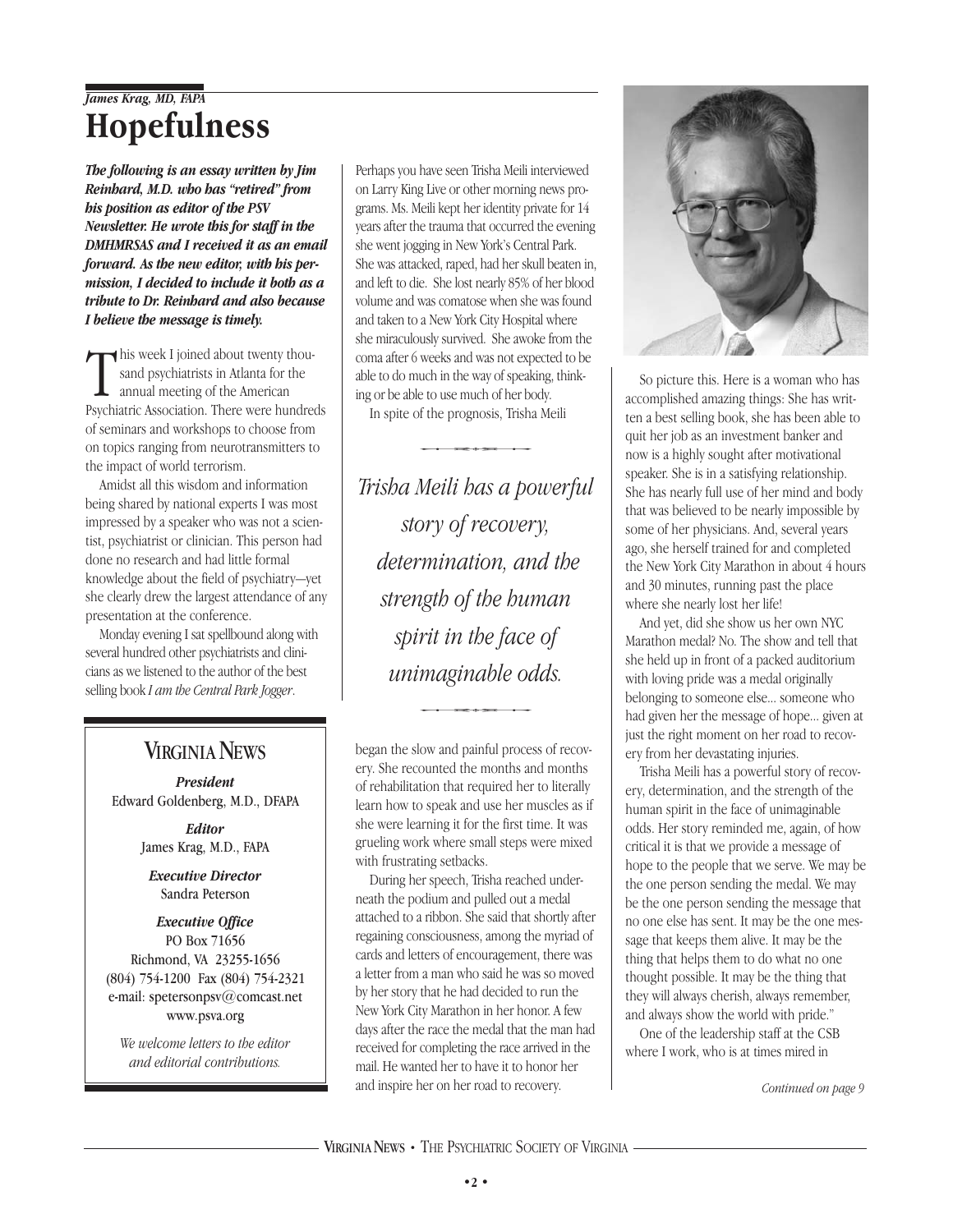## *Antony Fernandez, MD, PSV Legislative Representative* **Highlights of the 2005 APA Advocacy Day**

I  $\tau$  am delighted to report on the recently held Advocacy Day in Washington DC March 15, 2005, as the legislative representative of the Psychiatric Society of Virginia. Fellow Psychiatrists from almost all of the states of the union were represented by their legislative representatives and received a warm welcome from the committee members of the Government relations and Public Affairs, the Council on Advocacy and Public Policy and the APA leadership.

We heard expert analysis of developments in federal healthcare and mental healthcare policy from leading experts on Capitol Hill. They brought us up-to-date on major developments and the do's and don'ts of grassroots in action in Washington.

Our schedule was hectic to say the least. Starting Sunday, March 13<sup>th</sup>, we were educated on the health policy agenda of the 109<sup>th</sup> congress and the mental health policy agenda in 2005. Speakers included Kathryn Power, Director Center for Mental Health Services, Stuart Rothenberg, editor and publisher of the Rothenberg Political report, Congressman Michael Burgess, M.D. (R-TX), and other distinguished speakers.

Senator Gordon Smith spoke to the group at a dinner reception on March 14<sup>th</sup>. As all of you know he lost his son to suicide. With his support the President enacted into law the Garrett Lee Smith Memorial Act (S. 2634) in September 04, authorizing \$82 million in grant money over three years to states, Indian tribes and colleges and universities. The grants will support development of youth suicide prevention and intervention programs. The APA presented him a plaque for his continued advocacy for psychiatric patients.

### *Mental Health Parity*

Mentally ill patients seeking treatment are discriminated against when they are required to pay higher copayments, allowed fewer doctor visits or days in the hospital, or made to pay higher deductibles than those imposed on other medical illnesses. The financial and human cost of untreated mental illness is great, while data clearly show that

the cost of instituting equal coverage for treatment of mental illnesses is low. In the 108th Congress, Sens. Pete Domenici (R-N.M.) and Edward Kennedy (D-Mass.) and Reps. Jim Ramstad (R-Minn.) and Patrick Kennedy (D-R.I.) introduced the Senator Paul Wellstone Mental Health Equitable Treatment Act (MHETA/ S. 486). Two thirds of the Senate and over one-half of the House cosponsored the bills. This legislation will help end insurance discrimination against people with mental illnesses, and Congress should pass legislation now to end discriminatory insurance coverage of mental illness treatment.

### *Medicare Prescription Drug benefits' impact on mental health services for dual eligibles*

Jennifer Bright, Vice President, State Policy, National Mental Health Association (NMHA) delivered the keynote address on Sunday March 13<sup>th</sup>, 2005. In December 2003, Congress passed legislation to establish a Medicare prescription drug benefit that is scheduled to go into effect in January 2006. To receive this voluntary benefit, Medicare beneficiaries will have to enroll in either a private drug plan (PDP) that only covers medications or leave the Medicare fee-foreservice program and join a managed care plan (MA-PDP) covering Medicare benefits including medications. As you know on Friday January 21<sup>st</sup>, 2005 CMS issued the final regulations regarding the new Medicare prescription drug benefit. Although improvements were made to the proposed version issued last summer, a number of concerns were raised by NMHA and these were not adequately addressed. CMS declined to provide wrap-around coverage for dual eligibles whose prescription coverage may not be successfully transferred from Medicaid to Medicare by January 1, 2006 or to include a "grandfathering" requirement in the final rule to protect dual eligibles from harmful gaps in coverage of being forced to abruptly switch medications. CMS has also declined to require that plans cover the medication at issue while the beneficiary appeals a

coverage denial or restriction. The joint testimony before the senate special committee on aging by the APA and several other organizations on March 3, 2005 emphasized what was at stake, indicating that large percentage of patients forced to switch medications will decompensate into psychiatric crisis usually in a matter of days, requiring emergency room admission followed by lengthy inpatient treatment.

### *Other Issues*

Genetic Non-Discrimination; Keeping Families Together Act; Medicaid EMTALA-IMD; Medical Liability Reform; Medicare Discrimination Against Mental Illness Treatment; MMA Implementation; Criminalization of People with Mental Illnesses and Jail Diversion; Medical Records Privacy were some of the other issues we discussed.

On March 15th we met with key health staffers of Congressman and Senators at their offices in the House Office Buildings (HOB) and the Senate Office Buildings (SOB) and made the best possible case for the vital issues related to our profession.

### *Update*

On March  $17<sup>th</sup>$ , 2005 by a bipartisan vote of 52-48, the Senate stripped a proposal to require \$15 billion in cuts to the Medicaid program over the next five years. The vote came on an amendment to the FY 2006 budget resolution authored by Senators Gordon Smith (R-OR) and Jeff Bingaman (D-NM) to remove the proposed cuts to Medicaid and replace them with a commission to examine long-term reforms to the program. APA appreciates the support of Senators who crossed party lines to oppose cuts to Medicaid: Chafee (RI), Coleman (MN), Collins (ME), DeWine (OH), Smith (OR), Snowe (ME), and Specter (PA). We are still not out of the woods yet and APA strongly encourages members to contact their Senators who supported the Smith-Bingaman Amendment. \$20 Billion in Medicaid Cuts Remain in House Budget Resolution.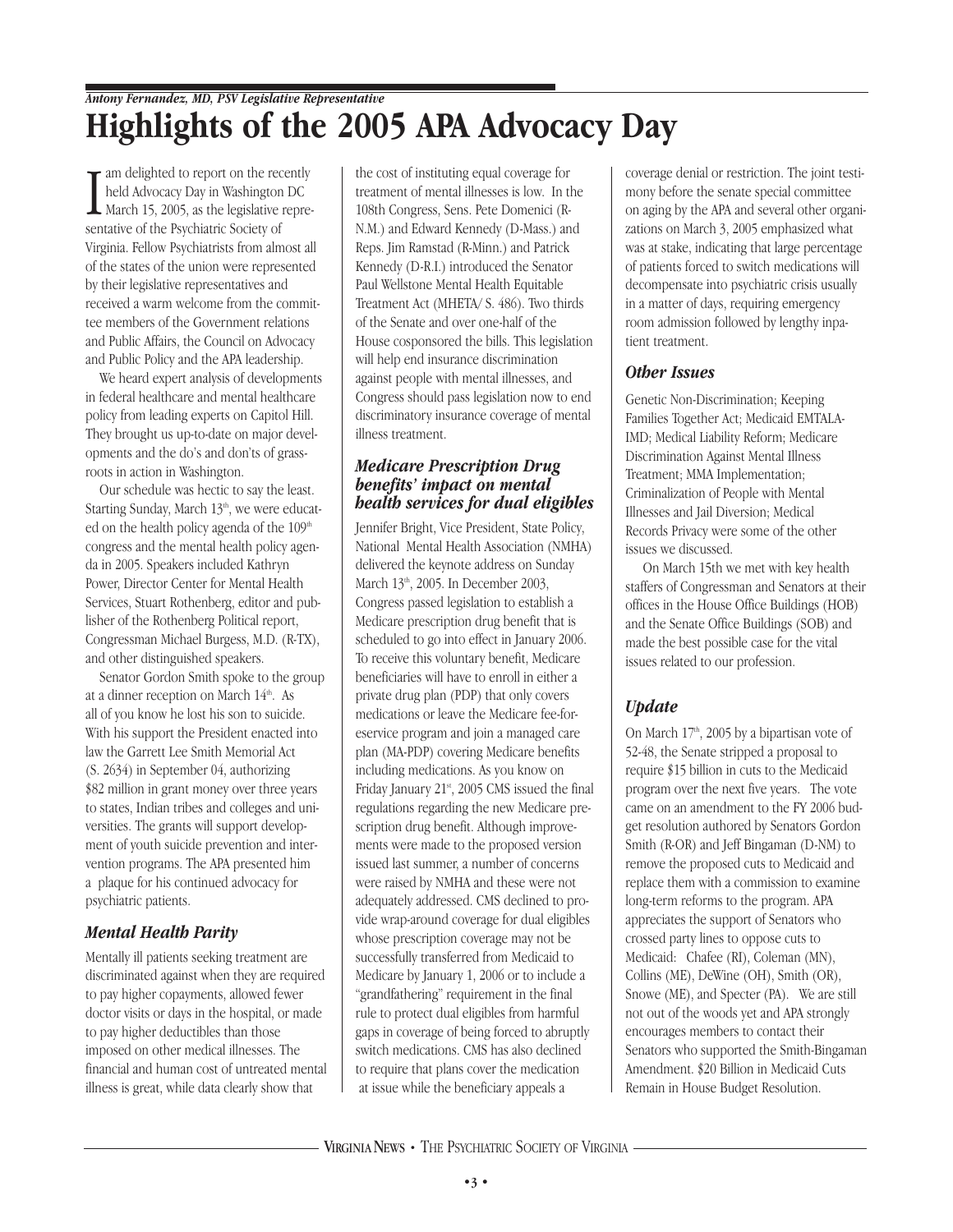# **Parents Trading Custody for Service:**  *Tragedy for Children with Mental Illness*

*T he Washington Post* and *Roanoke Times* had recent articles focusing on a 34 page report commissioned by the Virginia General Assembly, which showed: "2,008 of the 8,702 children in foster care–or nearly one-quarter–appeared 'to be in custody to obtain treatment.'" Raymond Ratke, the Deputy Commissioner of Virginia's Department of Mental Health, Mental Retardation and Substance Abuse Services, who led the workgroup on the assembly's project, was reported as saying, "The main problem is that there is inadequate access to mental health treatment… and it tends to be extremely expensive if parents are able to receive it."

I applaud the honesty and foresight of this report. I applaud the press educating us to the level of the crisis. I applaud the quote of Senator Mims that this is a "tragedy" and applaud his vision and the vision of other political leaders in "considering legislation that would add money to the state's mental health system."

### *How did things get so bad? Where do we go from here?*

When one leg of the system is broken or cut, the vital support for a person with mental illness destabilizes. What happens: incarceration of adults with mental illnesses, as reported in a November 28th *Virginian-Pilot* article, "Local Jails Become Holding Facilities for Mentally Ill". What happens for children: foster placement to get them treatment. The state is paying the financial price through cost-shifting to other agencies. The parents and children are paying with their lives.

Our tragedy in Virginia resonates with what is occurring nationally as a result of an unfunded and fragmented system. President Bush's Mental Health Commission Report of July 2003, referencing the General Accounting Office, described this catastrophe clearly: This report "illustrates the tragic and unacceptable circumstances that result in thousands of parents being forced to place their children into child welfare or juvenile justice systems each year so that they may obtain the mental health services

they need. Loving and responsible parents who have exhausted their savings and health insurance face the wrenching decision of surrendering their parental rights and tearing their families to secure mental health treatment for their troubled children.... According to the report, several factors contribute to the consequences of 'trading custody for services,' including:

- Limitations of both public and private health insurance
- Inadequate supply of mental health services
- Limited availability of services through mental health agencies and schools Manufold by of services through<br>agencies and schools<br>meeting eligibility rules for s<br>there exists a
- Difficulties meeting eligibility rules for services

*…there exists a significant gap, a widening abyss, between the hope of treatment and the children who need it, bridged in this situation by foster care.*   $\frac{1}{100}$  by foster can

The report further adds that in foster placement children may be at increased risk for abuse and neglect and that there is costshifting with increased burden on state child welfare and juvenile justice authorities.

We now have the best biopsychosocial treatments available in the history of the field of psychiatry. Yet, there remains a significant gap between the science and the implementation of evidence-based practices. Funding and fragmented systems of care are supported by the literature as being significant barriers to the ability of psychiatrists and other clinicians to provide services. School functioning, social interactions and family relationships are jeopardized. If there is a lack of community services, mental illness goes untreated, harming a child's entire development

and future and even leading to suicide. Emerging research supports that intervening early with treatment can significantly impact the lives of children. New understandings of the brain show that treatment, especially early, can sharply improve outcomes for recovery. There is hope.

Yet, there exists a significant gap, a widening abyss, between the hope of treatment and the children who need it, bridged in this situation by foster care.

The American Psychiatric Association's Vision for the Mental Health System Report establishes that "our advocacy must extend to dramatically improving the funding for treatments for psychiatric illnesses in both government-financed and employer-financed health systems." Advocacy groups across the nation commended the President's New Freedom Commission on Mental Health, which testified that "America's mental health service delivery system is in shambles. We have found that the system needs dramatic reform because it is incapable of efficiently delivering and financing effective treatments...." James Reinhard, M.D., Commissioner of the Commonwealth's Department of Mental Health, Mental Retardation, and Substance Abuse Services, also prioritizes in his Vision for a New System of Services the need for resources for Virginia's mental health system as one of the eight foundations for a new Virginia mental health system:

### *Funding*

- The services system will be appropriately funded to ensure sufficient capacity to address consumer needs.
- As services are developed in the community, the state share of services funding is maintained and increased to meet growing consumer needs and provide evidence-based and best practices.
- The state takes full advantage of federal sources of funding.
- Consumer needs drive policies that govern eligibility for and use of state and federal funds.

*Continued on page 7*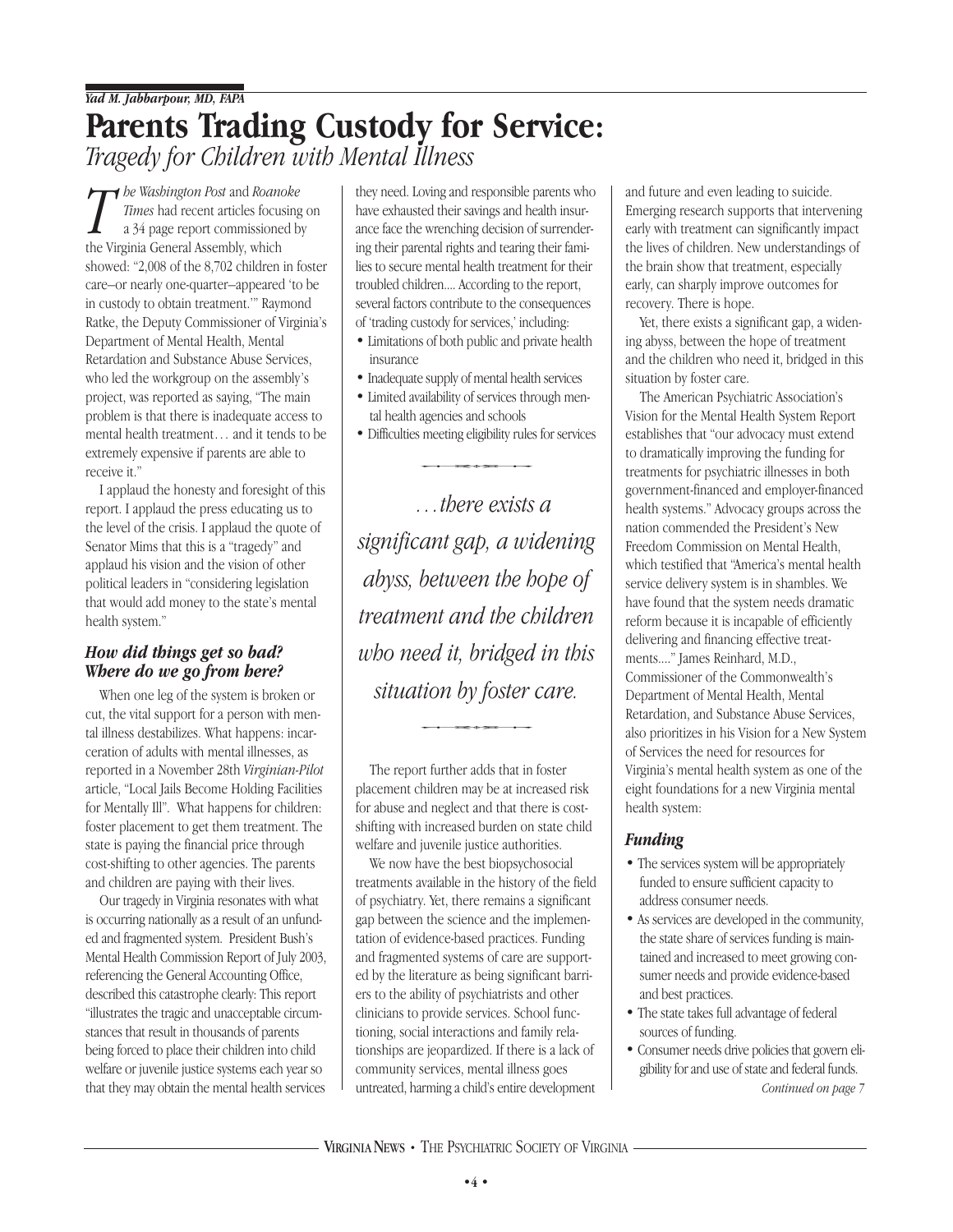# **You have just been subpoenaed.**  *Do you know how to respond?*



**If you have your malpractice insurance through The Psychiatrists' Program you can rest assured.** With a simple toll-free call, a risk manager can assist you with the immediate steps you need to take to protect your practice.

As a Program participant, you can call the **Risk Management Consultation Service (RMCS)** to obtain advice and guidance on risk management issues encountered in psychiatric practice. Staffed by experienced professionals with both legal and clinical backgrounds, the RMCS can help prevent potential professional liability incidents and lawsuits.

If you are not currently insured with The Program, we invite you to learn more about the many psychiatric-specific benefits of participation. **Call today to receive more information and a complimentary copy of "***Six Things You Can Do Now to Avoid Being Successfully Sued Later"*

### **Other risk management benefits include…**

- Quarterly risk management newsletter written specifically for psychiatrists
- Online Education Center featuring multimedia presentations and an extensive resource library
- Risk management self-evaluation tool
- HIPAA Help Manual on CD-ROM, newsletter supplements and resources

# The Psychiatrists' Program

*The APA-endorsed Psychiatrists' Professional Liability Insurance Program*

Managed by: **Call**:  $1-800-245-3333$ , ext. 389  $\bullet$  **E-mail**: The Program (a) prms.com **Visit**: www.psychprogram.com

> professional risk management services, inc. *The leading insurance program manager in behavioral healthcare*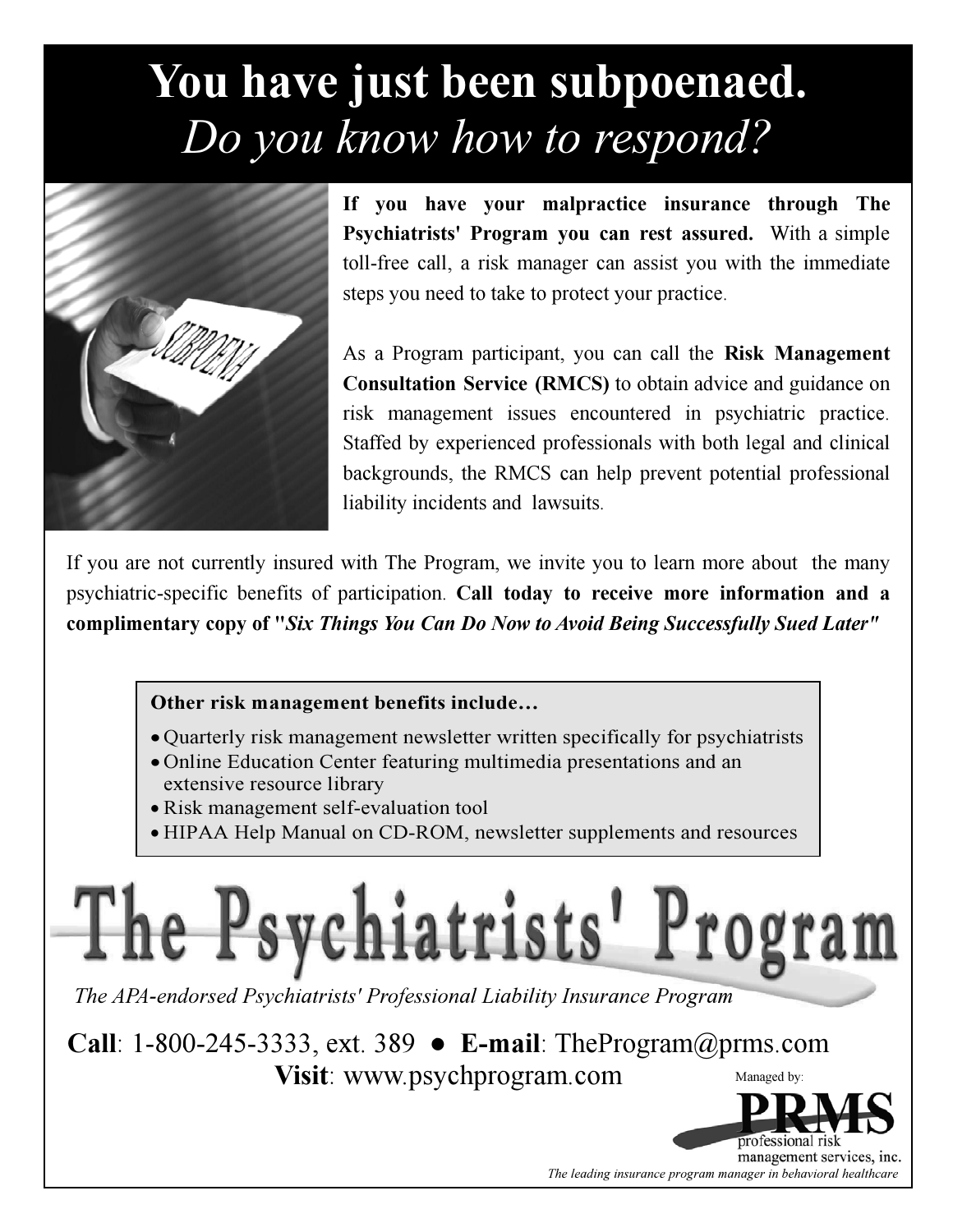# *Jasdeep S. Miglani, MD* **Another Page in My Diary**

"Doctor if we tell Jimmy\* that I am happens then—he is back to misery, danger putting medicine in his food he will never take it and you know what and God knows what. You must not let him know this"—Mrs. X (Jimmy's mom) tells me, coercing me to lie or at least agree to the ongoing one. On some level she is hitting every empathic instinct in my body—as a doctor, I want the best for my patient; as a Psychiatrist I understand the uphill battle we all face with Jimmy taking his meds and as a parent I know of no greater pain than to see one's child suffer.

My mind drifts to when I was asked for the first time in my medical career to lie. I was starting my internship when Sonia, a thin, pale youngster of 16 was brought into the clinic. She sat huddled in blankets, every move on her part an enormous effort. More than anything, I was struck by the sadness and fear in her eyes. Her medical history included a 25lb weight loss over the preceding couple of months with fever, fatigue and night sweats. In the two weeks before this visit she had begun coughing up blood. The work up showed a diagnosis of pulmonary tuberculosis, a relatively common entity in Northern India, where I was training.

Happy that we had found a cause of Sonia's illness, I was surprised when Sonia's family asked that she not be told. Her father told me in no uncertain terms "She is too young and immature to understand this." Middle class parents often worry in India that the taboo of a communicable disease like TB will mar the family's social status and their daughter's marriage prospects. They further wanted me to lie and tell the child that she had a "nutritional deficiency." *Happy that we had found a*<br>*Happy that we had a* "nutritional deficiency."<br>*Happy that we had found a* 

*cause of Sonia's Illness, I was surprised when Sonia's family asked that she not be told. d when Sonia's fo<br>that she not be to*<br>*p* right about this Linsisted

Not feeling right about this, I insisted on telling Sonia everything and the family finally relented. When I told Sonia about her optimistic prognosis, tears brimmed in her eyes. Her words will remain with me forever—"I thought I was dying with cancer and nobody

wanted to tell me, thank you for telling me that this will go away."

She responded to treatment amazingly well. One of the fears she had was that she would lose her ability to sing. As she got better, I would often find her singing in the hospital wards, gathering admirers and getting compliments. She made a complete recovery and a part of me always feels that knowing the truth helped her perhaps as much as the right pills.

It was this sweets child's face and song that was before my eyes now as Mrs. X's voice jolted me back to the present—"So doctor what do you say—disguising Jimmy's pill isn't such a bad thing."

"Mrs. X I totally respect your good intentions but no matter how bitter the truth I cannot agree to lying to Jimmy. We just have to keep trying harder to convince him." Tears brim up in Mrs. X's eyes as my words hang heavy in the meeting room and I say a silent prayer. \*The names have of course been changed to preserve privacy.

*Dr Miglani practices Psychiatry in SW Virginia. He welcomes your comments, thoughts and feedback at jmiglani@hotmail.com*

# *Ram S. Shenoy, MD, DFAPA* **Report on the May 2005 APA Assembly Session**

The May 2005 Assembly meeting was held prior to the APA meeting in Atlanta. John Shemo and I represented the PSV. The meeting attracted major media attention because of the recognition of same sex marriage. This legislation was not an action paper as such but passed down by the Board of Directors of the APA and presented by the Minority Caucus of the Assembly. After a spirited debate which included grandstanding by some of the members, the measure was put to vote. In the meantime, in a parliamentary maneuver, Area I (which includes Massachusetts) proposed a substitute motion which stressed some of the scientific data on the subject. The substitute motion was defeated and the original motion was carried, much to the dismay of many members.

The Assembly passed 11 papers. Ten action papers failed and four were withdrawn. Among the passed papers was one suggesting an independent appeals mechanism for disputed managed care denial of treatment. An interesting paper called on the APA to insist that the Chair or Medical Director of a Department of Psychiatry be a psychiatrist. The impetus for this paper stemmed from a case in Pennsylvania where the Department Chair was a psychologist.

The members in training were especially active and got three action papers passed. One recommended adding five seats to each APA course to accommodate MITs. The other concerned assistance in planning for the

Assembly Committee on MITs. One MIT initiative on reclassifying Fetal Alcohol Syndrome in DSM V failed in spite of its excellence because of a controversy on its cost.

The Assembly Best Practices Award went to Maryland. The assembly was given a report on whether to retain Axis V in DSM V. The committee that dealt with this issue presented overwhelming evidence to retain it. One of the highlights was the address by the President of the AMA and the President of the Iraq Psychiatric Association.

*May 2005 Action papers and Draft Summary of Actions from the May 2005 Assembly are now available on the APA "Members Corner" of the APA website: www.psych.org.*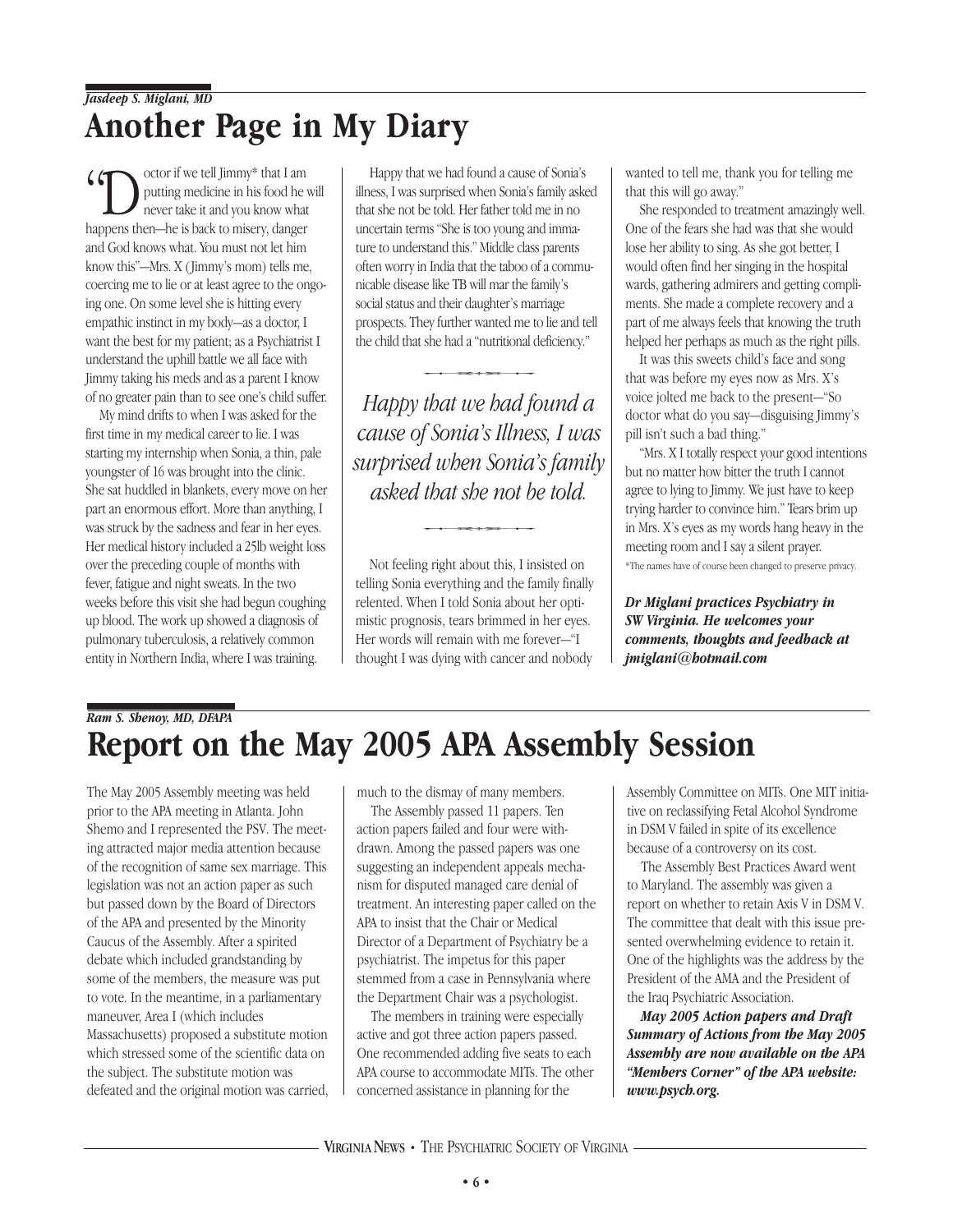### *Parents continued from page 4*

The children of Virginia, the nation's 8<sup>th</sup> wealthiest state, deserve an appropriately funded mental health system. Even reinstating the budget cuts to mental health of the last several years would be a first step. The Bazelon Report of November 2001 showed that "our states now spend 30% less on mental health care, adjusted for inflation, than they did in 1955." This 2001 report was prior to the budget cuts of recent years. States which do not cut mental health services are often motivated by active lawsuits, including Department of Justice involvement, to do the right thing. We should not have to wait until more families are impacted, until more parents give up their children, or until a child dies.

We need a mental health system for children with resources which are appropriate and not fragmented. True mental health parity is essential. The momentum of Virginia's General Assembly Report, the press and our political leaders can start us on the road to recovery…one step toward appropriate support so that hopefully no parents next year will trade custody of their children to the state in order to find fundamental psychiatric treatment for their son or daughter.

*Yad M. Jabbarpour, M.D., is a Clinical Assistant Professor of Psychiatric Medicine with the University of Virginia School of Medicine and Chief of Staff at Catawba Hospital. He can be reached by email at yad.jabbarpour@catawba.dmhmrsas.virginia.gov.*

### *Resources:*

- *www.dmhmrsas.state.va.us/documents/reports/ adm-JCHCRatke102604.pdf*
- *www.psych.org/news\_room/press\_releases/visio nreport040303.pdf*
- *www.neweconomyindex.org/states/2002/overall\_rank.html*
- *www.dmhmrsas.state.va.us*
- *www.bazelon.org*
- *www.mentalhealthcommission.gov*

# *Cal Whitehead, PSV Lobbyist*  **Advocacy Report**

### *Legislative and Advocacy Activities*

- Participating on Joint Commission on Health Care Work Group studying access to mental health services for minority populations.
- Three PSV members will serve on the DMAS Advisory Council on Behavioral and Pharmacy Management. The council will monitor and advise the agency on the new program.
- Awaiting Governor's action on PSV recommendations for the Interagency Civil Admissions Advisory Council (see page 8, PSV member Varun Choudhary was recently chosen to serve on this Advisory Council).
- Letter of support for Steve Brasington's appointment to the Department of Defense (DoD) National Advisory Council on Drug Abuse (NACDA).
- Letter of support for DMHMRSAS application for SAMHSA grant.
- Exploring another outreach partnership with Legislative Black Caucus to coordinate a panel presentation on minority psychiatric and mental health issues.

### *PsychMD PAC*

There was a good response to our April fundraising letter and a boost from the energy at the Spring Meeting. *PsychMD PAC raised \$2525 from April 15 to June 15!*

We need to continue to play a visible role in the upcoming House and statewide office elections. Please make your next (or first) contribution to PsychMD PAC as soon as possible. Strong participation by leadership sends a message to the rank and file members that organized psychiatry is serious about political advocacy. Please see attached lists which include all contributors and 2005 contributors.

### *2005-06 Outlook: Issues, Threats, and Opportunities*

- Medicaid and private insurance reimbursement levels
- Psychologist prescriptive authority
- TDO management
- Drug courts
- Bed shortage; state/private hospital closings
- Minority mental health outreach and education
- Tricare

### *2005 Primaries and Elections*

On November 8, Virginians will choose our next Governor (Kaine v Kilgore v Potts), Lieutenant Governor (Byrne v Bolling), and Attorney General (Deeds v McDonnell). The 100 members of the House of Delegates face re-election campaigns. The Virginia Senate is not up for re-election.

*For information on candidates, campaigns, and contributions please visit the Virginia Public Access Project ( VPAP) website at www.vpap.org/cands/index.cfm. As always, an election year is the best opportunity to engage and support candidates.* 

*Please contact Cal Whitehead if you would like to get involved in a House or Statewide campaign 804-644-4424 or cwhitehead@whiteheadconsulting.net.*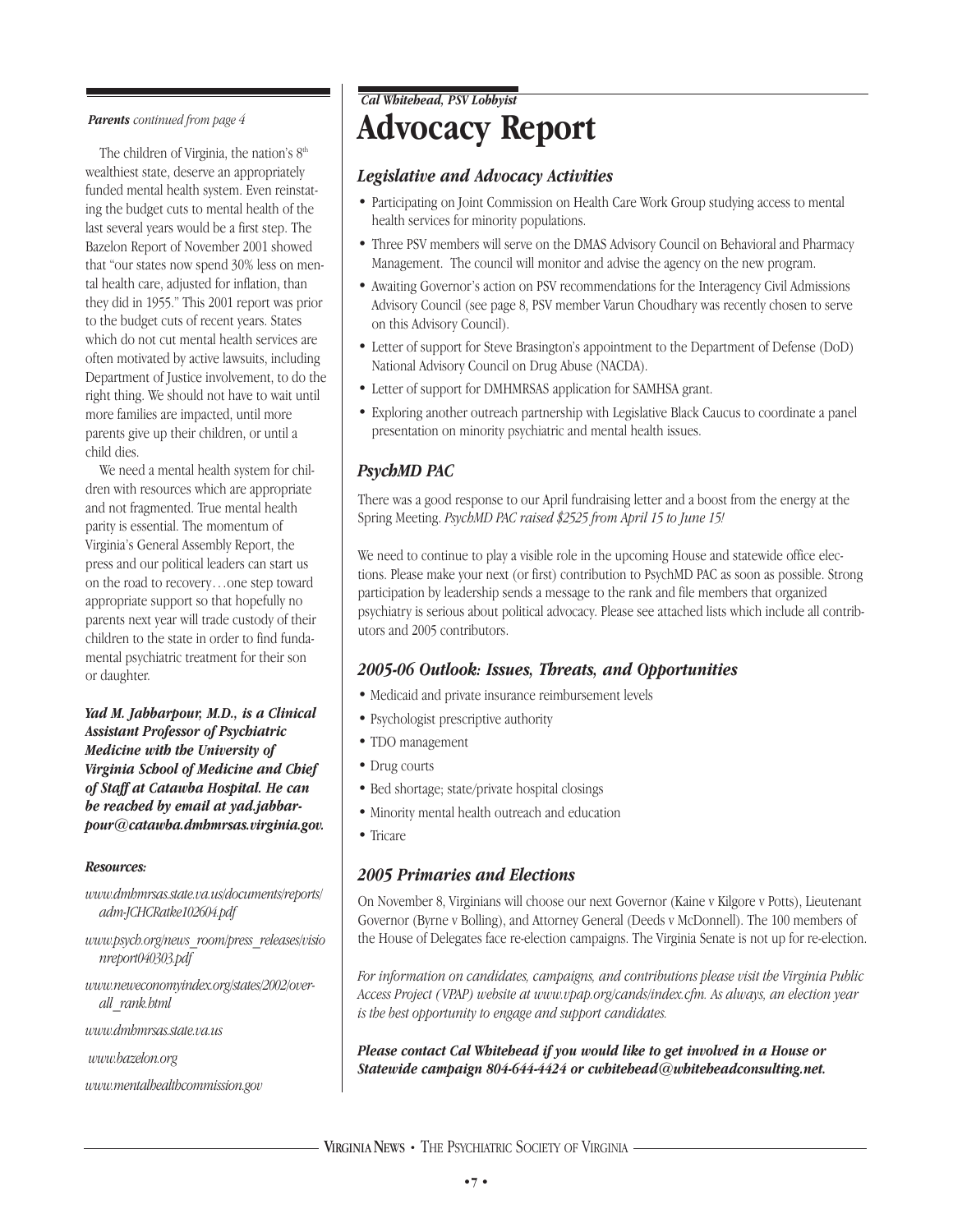

# . **PSV IN THE NEWS**

# **FALL MEETING UPDATE**

The Psychiatric Society of Virginia's Annual Fall Meeting will focus on pain, sleep, fatigue and addiction.

*Friday & Saturday, October 14-15 at the Norfolk Marriott Waterside, 235 East Main Street, Norfolk A block of guest rooms are held until Wednesday, September 14, call 757-627-4200. Guest room rates are \$119.00 plus tax.*

**Dr. Andrew Krystal from Duke University will speak and his topic will be "The Clinical Implications of New Data on the Risks and Benefits of Insomnia Medications" and Dr. Penelope Ziegler from Williamsburg, Virginia will speak on "Pain and Addiction: Complex Interactions of Neurotransmitters, Behavior and Morality."** 

The Spring Meeting of the PSV was held in April at the Richmond Marriot West. Featured here are members and legislators at the reception on Friday evening.



*Drs. Tony Fernandez, Cheryl Jones, Senator John Watkins, Drs. Mary Shemo and Greg Fisher.* 



*Dr. Adam Kaul, Delegate William Janis and Dr. Ram Shenoy*.



This past January **Susan G. Kornstein, M.D.**, professor of psychiatry and obstetrics and gynecology, had been named as editor-in-chief of the *Journal of Women's Health*, a multidisciplinary, peer-reviewed journal that publishes clinical papers on health issues that affect women across the lifespan. Dr. Kornstein is co-founder and executive director of the VCU Institute for Women's Health, designated a National Center of Excellence in Women's Health by the U.S. Department of Health and Human Services.

The committee on Psychiatric Administration and Management of the APA and the American Association of Psychiatric Administrators are pleased to announce that **Gabriel Koz, M.D.** is their 2005 Award Recipient. He received his award at the APA Annual Meeting in Atlanta on May 23rd. His lecture was on *Administrative Adventures in Public Psychiatry: 1967-2005*.

**Varun Choudhary, M.D.** was recently chosen by Governor Warner to participate in his interagency civil admissions regulations task force. This is Governor Warner's interagency civil admissions advisory counsel and the group's purpose is to streamline the procedures and process of the TDO/Civil Admissions process and create new guidelines to make the process more efficient.

*Join the PSV at its fall meeting on October 15th and support your PsychPAC MD and PSV Foundation by participating in a silent auction for two Virginia products baskets. You may be the lucky winner! Support your PAC and Foundation!*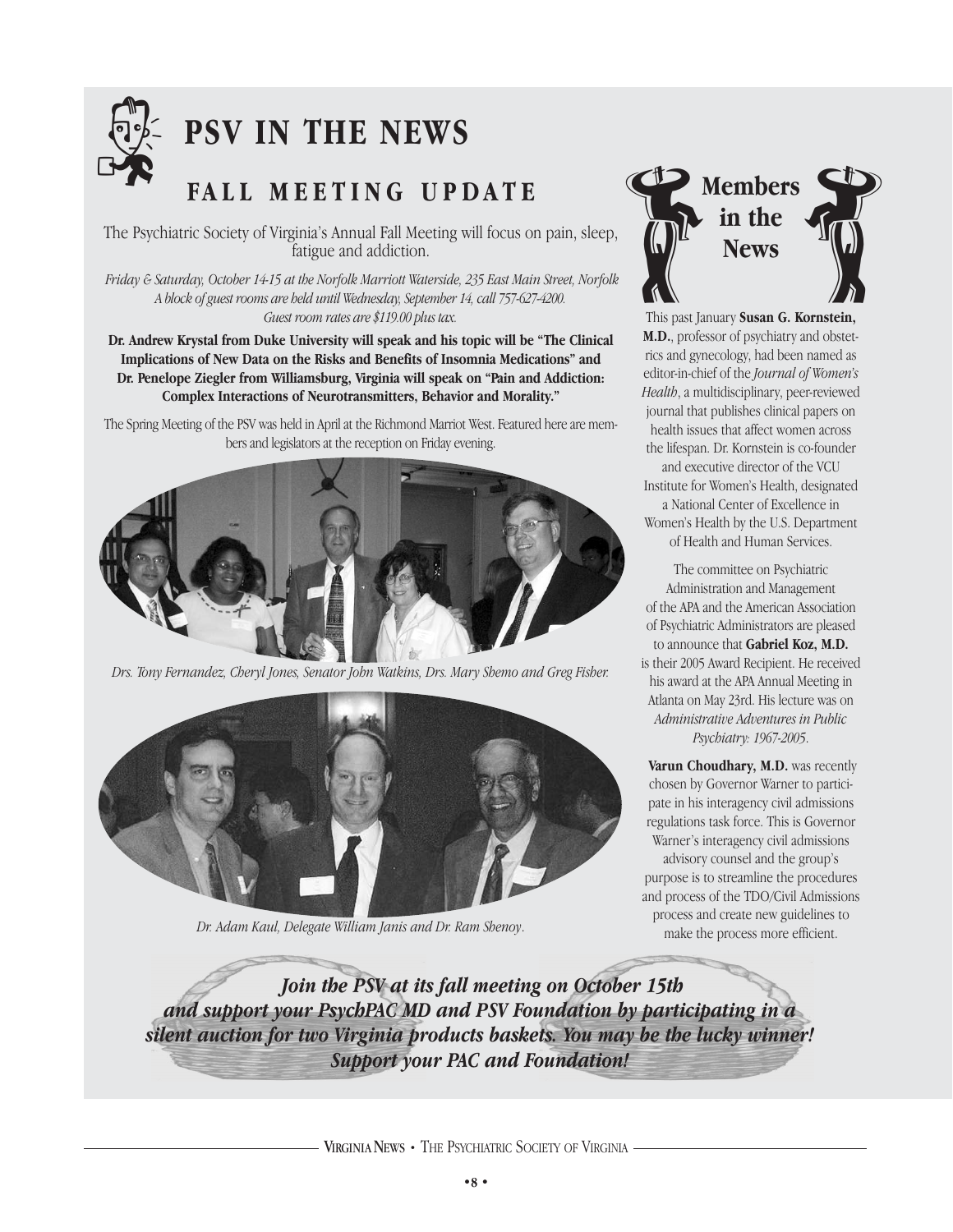**A special thank you to James S. Reinhard, M.D. for his dedication to the PSV Newsletter as our editor from the Summer of 2001 to the Spring of 2005. Dr. Reinhard's Spring 2004 editorial "See One, Do One, Teach One" was selected for an Honorable Mention Award from the American Psychiatric Association in the Newsletter of the Year Award–Best Editorial category. The Psychiatric Society of Virginia now welcomes James Krag, M.D. as our new editor.**

## **Virginia Association of Community Psychiatrists News**

On June 10 the VACP held a meeting in Richmond attended by approximately 40 people.

James Reinhard, M.D. discussed the current restructuring of Virginia's MH/MR/SA System with the need to increase the treatment capacity in the community with such programs as: crisis stabilization units, PACT teams, residential services, waiver slots, hospital bed purchase money and other services. There is general agreement that new funds overall are needed in the system as well as re-distribution of funds.

**Crisis Stabilization Units (CSU):** Anand Pandurangi, M.D. of MCV and Arnold Woodruff of Rubicon in Richmond described 2 CSU in the Richmond area. Both began in fall 2003 and are considered successful models to replicate elsewhere in Virginia.

**Medicare part D prescription drug benefit:** Mary Ann Bergeron (Exec. Director of Virginia Association of Community Services Boards ( VACSB)) reviewed what is known thus far about Medicare part D prescription drug benefit and how our patients may be affected by the changes in terms of accessing medications.

**P&T Committee.** Asha Mishra, M.D. described current projects of this VACSB committee, including efforts to better manage the cost of the Virginia Aftercare Pharmacy.

**Elections for 2005-2007.** Jim Krag reviewed VACP by-laws. Roster of new VACP officers for 2 year terms:

**President:** *David Moody*

**President-elect:** *Lillian Mezey*

**Information Coordinator:** *Jim Krag*

**Treasurer and CME Coordinator:** *Jim Laster*

**Regional Representatives HPR I:** *unconfirmed* **HPR II:** *Millie Osborne & R. Maximilien Del Rio* **HPR III:** *Rizwan Ali* **HPR IV:** *Norma McKenzie* **HPR V:** *Bill Forte*

**Next Meeting:** *October 7, 2005* 

#### *Hopefulness continued from page 2*

(Dr. Krag continues) cynicism and the related hopelessness, asked me if I thought Dr. Reinhard is overly optimistic and wanting us to use hope in lieu of needed financial resources. He wondered whether hope is really some sort of independent variable. I told him that optimism and realism are related attitudes.

One of the nation's leaders in promoting Recovery is Mark Raggins, M.D. of The Village Integrated Service Agency, in Long Beach, California which began in 1989. He wrote an essay called "The Road to Recovery" (that I will send to anyone that requests it jkrag@vacp.net) detailing what he feels are the four stages to Recovery: (1) hope, (2) empowerment, (3) self-responsibility and (4) a meaningful role in life.

Dr. Raggins states that, "During times of despair, everyone needs a sense of hope, a sense that things can and will get better. Without hope, there is nothing to look forward to and no real possibility for positive action. Hope is a great motivator, but for hope to be truly motivating, it has to be more than just an ideal. It has to take form as an actual, reasonable vision of what things could look like if they were to improve. It's not so much that people with mental illness will attain precisely the vision they create, but that they need to have a clear image of the possibilities before they can make difficult changes and take positive steps."

I just returned from a great trip to China where I observed how the hopefulness, and hard work of a developing country can accomplish great things even when there was not enough money. Of course more money in the mental health system will always help but what I believe is also needed is the cando attitude often more present in developing countries than in our own developed country. Thank you Dr. Reinhard for your hope and for your leadership in Virginia both in pushing for more resources and for your realism and encouragement of continuing to work for growth with the resources we have.